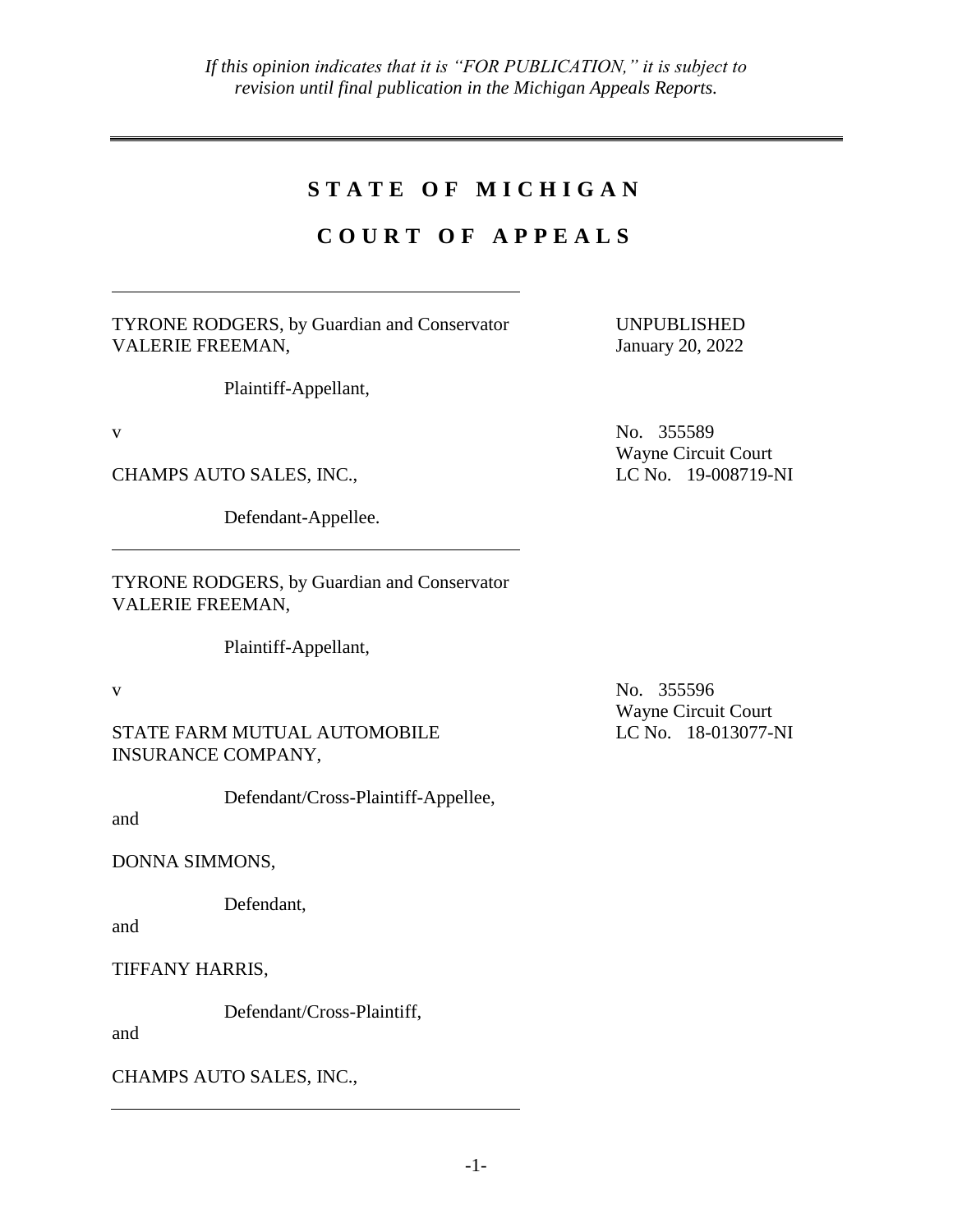Defendant/Cross-Defendant-Appellee.

Before: GLEICHER, C.J., and BORRELLO and RONAYNE KRAUSE, JJ.

PER CURIAM.

 $\overline{a}$ 

In these consolidated appeals, plaintiff Tyrone Rodgers, by his Guardian and Conservator Valerie Freeman, appeals by leave granted the trial court's order granting summary disposition in favor of defendant/cross-defendant, Champs Auto Sales, Inc. (Champs).<sup>1</sup> For the reasons set forth in this opinion, we reverse the order of the trial court and remand for further proceedings.

### I. BACKGROUND

This case arises out of a pedestrian and motor vehicle accident that occurred on July 2, 2016. The issues on appeal solely concern the ownership of the vehicle on the date of the accident.

On June 30, 2016, defendants Donna Simmons and Tiffany Harris signed a purchase agreement to buy a 2005 Dodge Magnum from Champs. The purchase agreement lists both Simmons and Harris as the buyers of the vehicle, and it lists Champs as the seller. On the same date, an application for Michigan title and registration was also completed that listed Champs as the dealer and both Simmons and Harris as owners of the Magnum.

On July 2, 2016, Harris was driving the Magnum and allegedly struck Rodgers, who had apparently walked into the middle of the street. Harris claimed in her deposition that she changed lanes after seeing Rodgers in the road and did not hit him. Harris testified that she stopped the car after hearing a "boom." Simmons was riding in the car with Harris.

At some point after the accident occurred, Simmons took the Magnum back to Champs. Simmons claimed that she did so because the company that financed her purchase informed her there was a discrepancy between the vehicle's mileage as contained within a CARFAX report and the odometer reading listed on the paperwork Simmons completed in purchasing the vehicle from Champs. The CARFAX report, which is in the record, shows that the Magnum had over 100,000 more miles in 2015 than the number of miles reflected on the application for title completed when Simmons and Harris purchased the vehicle from Champs. According to Simmons, after she returned the Magnum to Champs, Champs retained the vehicle and returned her deposit. Simmons testified that she had the Magnum for approximately "a week and a half" from the time she purchased the vehicle from Champs until the time that she brought it back to Champs and received a refund of her deposit. Alvin Alosachi, Champs's finance manager, denied that Champs had tampered with the Magnum's odometer.

<sup>1</sup> *Rodgers v Champs Auto Sales, Inc*, unpublished order of the Court of Appeals, entered March 31, 2021 (Docket No. 355589); *Rodgers v State Farm Mut Auto Ins Co*, unpublished order of the Court of Appeals, entered March 31, 2021 (Docket No. 355596).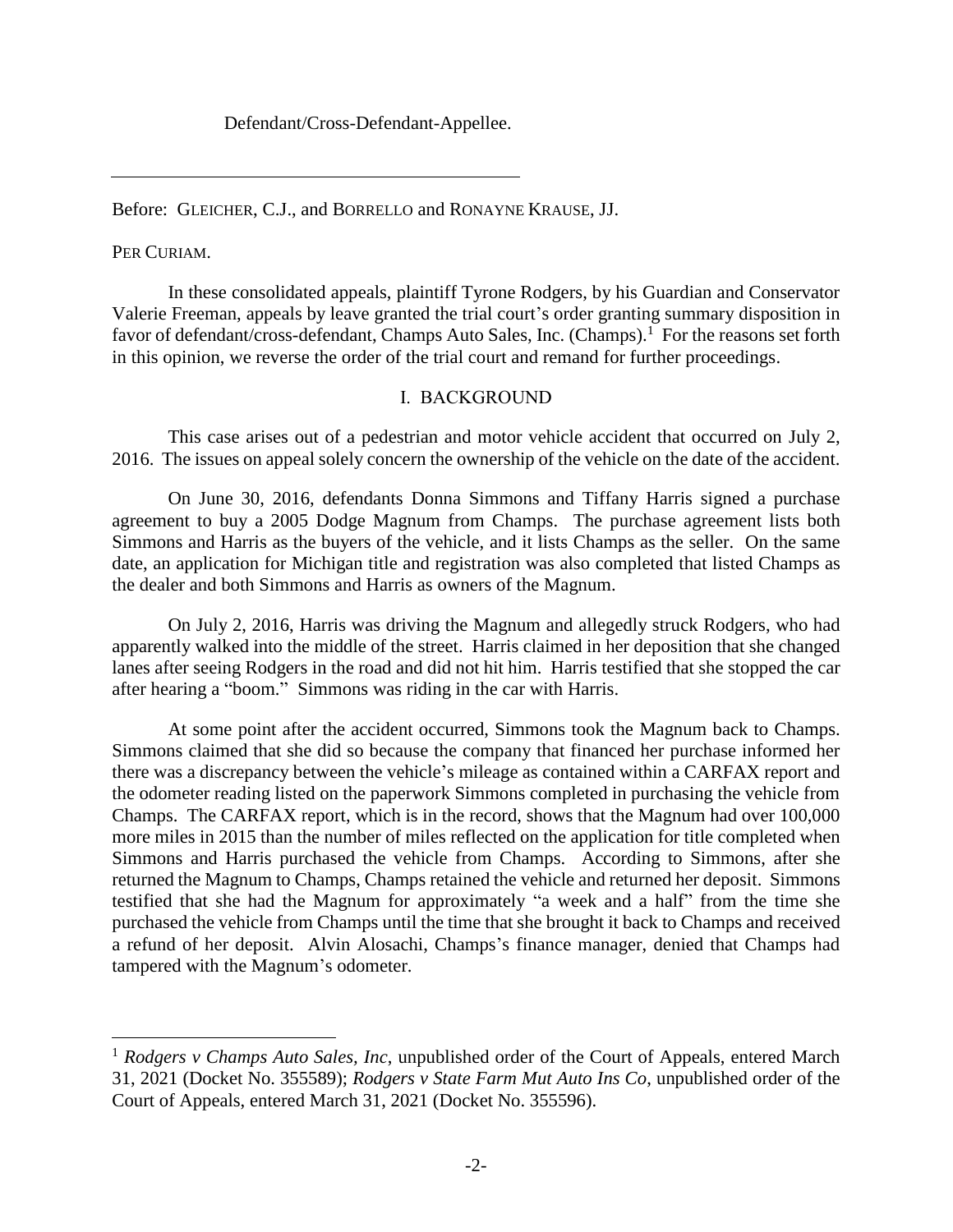Plaintiff's negligence claim against Champs was based on plaintiff's assertion that Champs owned the Magnum and that Harris had been driving it on the day of the accident with the permission of Champs.

Champs moved for summary disposition in the trial court under MCR  $2.116(C)(8)$  and MCR 2.116(C)(10). Champs denied it was the owner of the Magnum on the day of the accident because Simmons and Harris executed the title application, thereby transferring ownership from Champs to the two individuals. Champs argued that it voided the deal and provided a full refund after Simmons returned the vehicle within the window for a no-questions-asked return. Champs maintained that the return occurred after the accident and that there was no record of the sale with the State of Michigan because the return occurred before the deadline for filing the title paperwork with the state. The trial court granted the motion. These appeals followed.

#### II. STANDARD OF REVIEW

We review a trial court's ruling on a motion for summary disposition de novo. *West v Gen Motors Corp*, 469 Mich 177, 183; 665 NW2d 468 (2003). Although Champs moved for summary disposition under both MCR 2.116(C)(8) and (C)(10), the trial court did not specify which subrule supported its grant of summary disposition. However, because the parties attached and relied on documentary evidence attached to the pleadings, we will consider the motion as having been granted under MCR 2.116(C)(10). *Kass v Tri-County Security, Inc*, 233 Mich App 661, 664-665; 593 NW2d 578 (1999).

A motion for summary disposition may be granted under MCR  $2.116(C)(10)$  if "there is no genuine issue as to any material fact, and the moving party is entitled to judgment or partial judgment as a matter of law." This Court "review[s] a motion brought under MCR 2.116(C)(10) by considering the pleadings, admissions, and other evidence submitted by the parties in the light most favorable to the nonmoving party." *Latham v Barton Malow Co*, 480 Mich 105, 111; 746 NW2d 868 (2008). "A genuine issue of material fact exists when the record, giving the benefit of reasonable doubt to the opposing party, leaves open an issue upon which reasonable minds might differ." *West*, 469 Mich at 183.

In addition, "[t]his Court reviews questions of statutory interpretation de novo." *Herald Co, Inc v Eastern Mich Univ Bd of Regents*, 475 Mich 463, 470; 719 NW2d 19 (2006). "The role of this Court in interpreting statutory language is to ascertain the legislative intent that may reasonably be inferred from the words in a statute." *Mich Ass'n of Home Builders v Troy*, 504 Mich 204, 212; 934 NW2d 713 (2019) (quotation marks and citation omitted). "[W]here the statutory language is clear and unambiguous, the statute must be applied as written." *Id*. (quotation marks and citation omitted; alteration in original).

#### III. ANALYSIS

Plaintiff seeks to hold Champs liable under the owner's liability statute, MCL 257.401, which is contained within the Michigan Vehicle Code, MCL 257.1 *et seq*. Plaintiff specifically relies on MCL 257.401(1), which provides as follows:

This section shall not be construed to limit the right of a person to bring a civil action for damages for injuries to either person or property resulting from a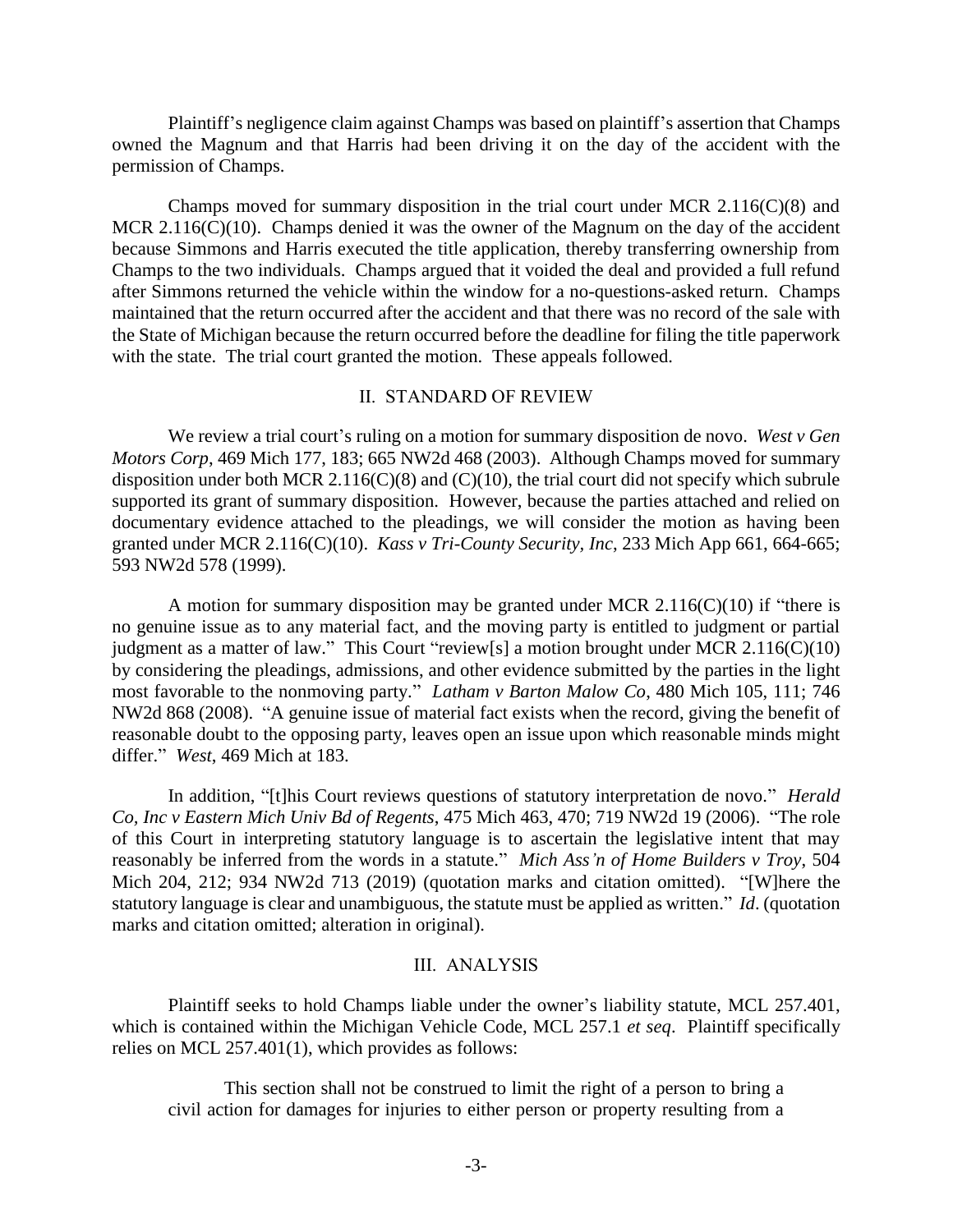violation of this act by the owner or operator of a motor vehicle or his or her agent or servant. The owner of a motor vehicle is liable for an injury caused by the negligent operation of the motor vehicle whether the negligence consists of a violation of a statute of this state or the ordinary care standard required by common law. The owner is not liable unless the motor vehicle is being driven with his or her express or implied consent or knowledge. It is presumed that the motor vehicle is being driven with the knowledge and consent of the owner if it is driven at the time of the injury by his or her spouse, father, mother, brother, sister, son, daughter, or other immediate member of the family.

The purpose of the owner's liability statute is "to place the risk of damage or injury on the person who has the ultimate control of the motor vehicle, as well as on the person who is in immediate control." *Cooke v Ford Motor Co*, 333 Mich App 545, 555; 963 NW2d 405 (2020) (quotation marks and citation omitted). The term "owner" is defined for purposes of the Michigan Vehicle Code in MCL 257.37, which states:

"Owner" means any of the following:

 $\overline{a}$ 

(a) Any person, firm, association, or corporation renting a motor vehicle or having the exclusive use thereof, under a lease or otherwise, for a period that is greater than 30 days.

(b) Except as otherwise provided in section  $401a$ <sup>[2]</sup> a person who holds the legal title of a vehicle.

(c) A person who has the immediate right of possession of a vehicle under an installment sale contract.

Plaintiff argues on appeal that Champs never transferred legal title to Harris or Simmons because Champs never filed the title paperwork with the Secretary of State and voided the sales transaction. Plaintiff contends that because the transfer of title was never completed, Champs was "a person who [held] legal title" of the Magnum under MCL 257.37(b) at the time of the accident.

Here, Harris and Simmons signed the application for title on June 30, 2016, before the July 2, 2016 accident. Under MCL 257.233(9), the transfer of title became effective on June 30, 2016 because Harris and Simmons, as the purchasers, signed the application for title on that date:

Upon the delivery of a motor vehicle and the transfer, sale, or assignment of the title or interest in a motor vehicle by a person, including a dealer, the effective date of the transfer of title or interest in the vehicle is the date of signature on either

 $2$  MCL 257.401a provides that "[a]s used in this chapter, 'owner' does not include a person engaged in the business of leasing motor vehicles who is the lessor of a motor vehicle pursuant to a lease providing for the use of the motor vehicle by the lessee for a period that is greater than 30 days." This section is inapplicable under the circumstances of this case.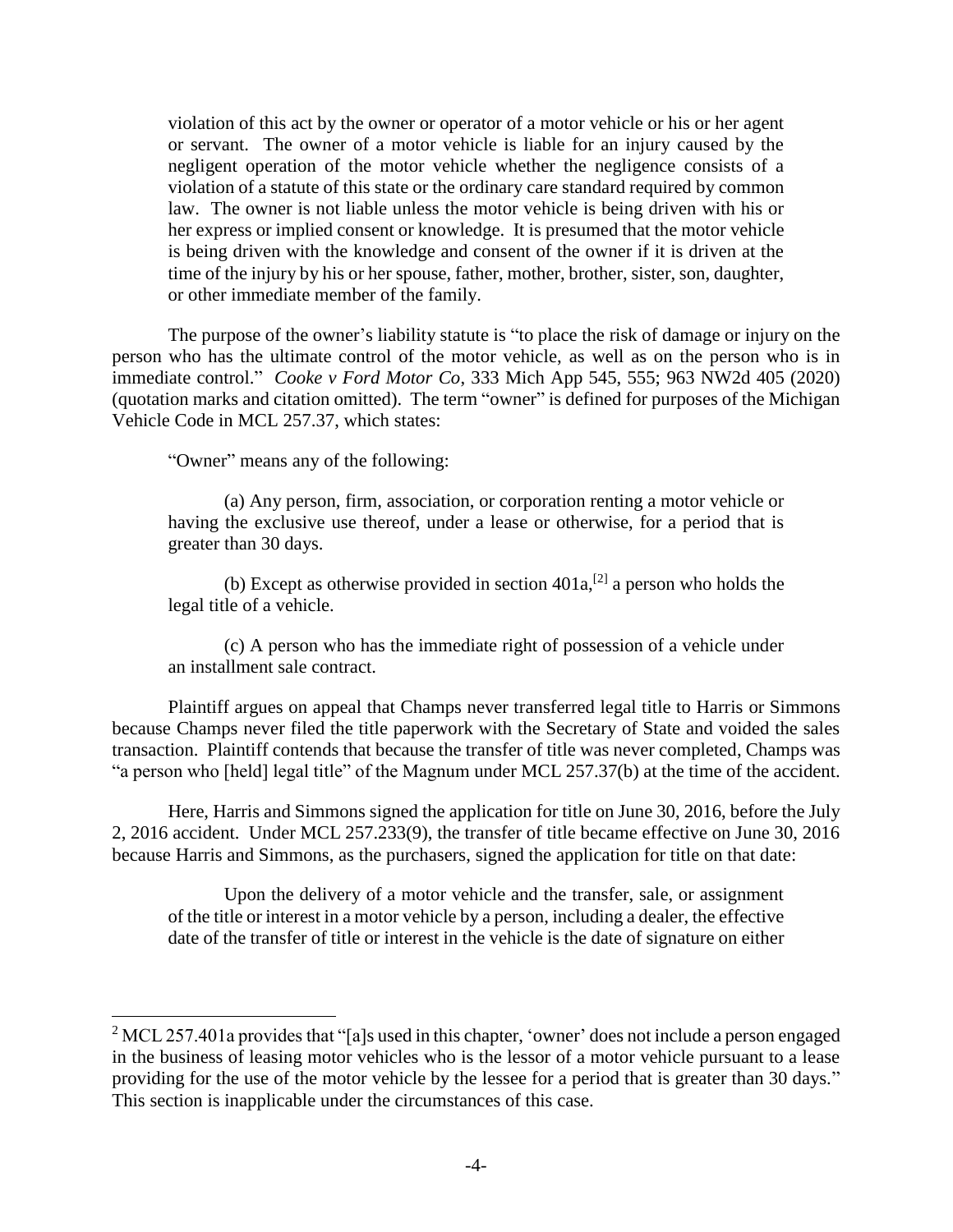the application for title or the assignment of the certificate of title by the purchaser, transferee, or assignee. [MCL 257.233(9).]

Our Supreme Court has specifically held, with respect to MCL 257.233(9), "that 'execution' is complete at signing and thus at that moment title transfers to the new owner, without regard to mailing or delivery to the Secretary of State." *Perry v Golling Chrysler Plymouth Jeep, Inc*, 477 Mich 62, 64; 729 NW2d 500 (2007). Accordingly, the fact that the application had not yet been transmitted to the Secretary of State did not prevent title from passing to Harris and Simmons on June 30, 2016. *Id*. at 64, 67.

However, our Supreme Court has also explained with respect to the definition of an "owner" under MCL 257.37 that "ownership is not cast in stone" and "can be transferred." *Goins v Greenfield Jeep Eagle, Inc*, 449 Mich 1, 5; 534 NW2d 467 (1995). Moreover, "[t]here may be several owners of a motor vehicle, within the meaning of the Michigan Vehicle Code, with no one owner possessing all the normal incidents of ownership." *Id*. (quotation marks and citations omitted). An automobile dealership will be relieved of any liability associated with a vehicle it sold if ownership is successfully transferred to the purchaser. *Id*. at 5-6. But if a sale of a motor vehicle is determined to be void, then the seller remains the owner. *Michigan Mut Auto Ins Co v Reddig*, 129 Mich App 631, 635; 341 NW2d 847 (1983); see also *Goins*, 449 Mich at 13.

Here, plaintiff argues that Champs never completed the transfer of title to Harris or Simmons because there was a discrepancy in the odometer mileage and Champs "voided" the sale. Plaintiff further argues that fraud in the procurement of a contract may render the contract void *ab initio* and that when Champs voided the sale based on the odometer discrepancy, Champs declared the sale null and without legal effect. As a result, plaintiff maintains, no transfer was effectuated and Champs remained *an owner* of the Magnum at the time of the accident such that Champs could be held liable under MCL 257.401(1).

The purpose of a seller of a motor vehicle complying with the requirements of the odometer statute, MCL  $257.233a$ ,<sup>3</sup> is simple: to prevent fraud upon the buyer of a motor vehicle. Additionally, failure to comply with the statute "renders the transaction voidable by the purchaser." *Whitcraft v Wolfe*, 148 Mich App 40, 54; 384 NW2d 400 (1985). "Generally, [f]raud in the inducement to enter a contract renders the contract *voidable* at the option of the defrauded party . . . ." *Bazzi v Sentinel Ins Co*, 502 Mich 390, 408; 919 NW2d 20 (2018) (quotation marks and citations omitted; alteration and ellipsis in original). Consequently, a contract procured by fraud may be rescinded and declared void *ab initio* by the defrauded party. *Id*. at 408-409. "Rescission abrogates a contract and restores the parties to the relative positions that they would have occupied if the contract had never been made." *Id*. at 409. The rescinded contract is "considered never to have existed." *Id*. at 408. With respect to a voidable contract, "the party with the power of avoidance has the unilateral option to either rescind the contract and avoid the obligation of performance, or to ratify the contract and render it enforceable." *Epps v 4 Quarters Restoration LLC*, 498 Mich 518, 548; 872 NW2d 412 (2015).

 $\overline{a}$ 

<sup>&</sup>lt;sup>3</sup> MCL 257.233a requires, among other things, that a person not alter an odometer or allow an odometer to be altered. See MCL 257.233a(6).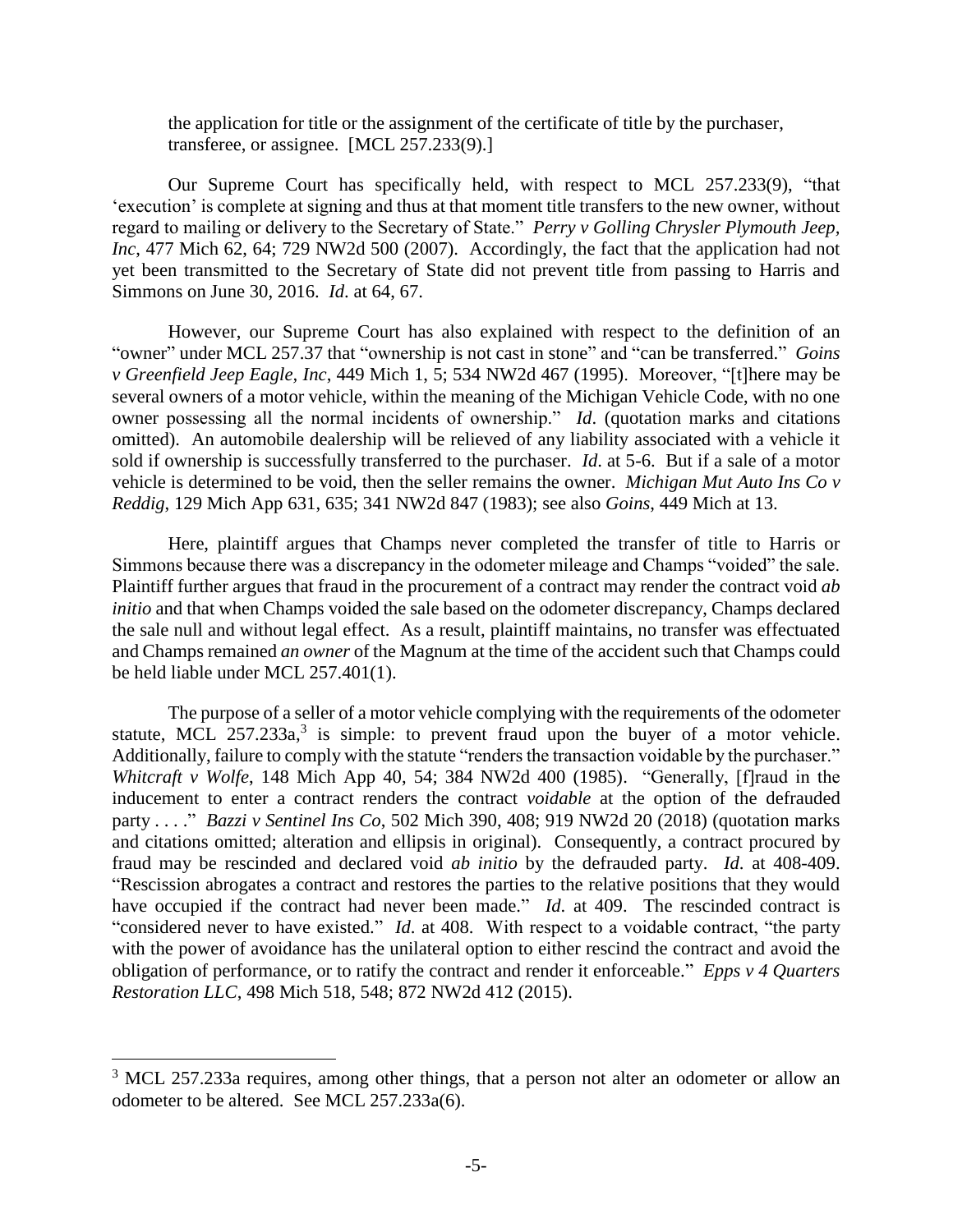The parties in this case, although generally agreeing that Simmons brought the Magnum back to Champs after the accident for a refund, dispute whether to characterize that event as a "return" or as the sales transaction being "voided." Champs argues that Simmons "returned" the vehicle for a refund and that this did not result in retroactively making Champs an "owner" at the time of the accident that occurred during the time between the sale and the return of the vehicle. Champs does not dispute that it accepted the return of the vehicle from Simmons. Plaintiff argues that Champs "voided" the sale, allegedly because of the discrepancy involving the odometer reading of the vehicle's mileage, and that this resulted in making the sale "void *ab initio*" as if the sale never existed.<sup>4</sup> The evidence, when viewed in a light most favorable to plaintiff as the nonmoving party, supports plaintiff's position.

Accordingly, there is a question of fact regarding the circumstances of the disintegration of the sales transaction, including the reason that Champs retained ownership of the Magnum and refunded the deposit. If, as is supported by the evidence viewed in a light most favorable to plaintiff, the sale was rescinded and declared void *ab initio* as result of fraud by Champs, then Champs remained an owner of the Magnum for purposes of the Motor Vehicle Code. *Bazzi*, 502 Mich at 408-409; *Goins*, 449 Mich at 13; *Whitcraft*, 148 Mich App at 54; *Michigan Mut Auto Ins*, 129 Mich App at 635. *Perry* was silent on what effect rescission of the sales contract for fraud by the dealer would have on the status of title. Because there was a genuine issue of material fact regarding whether this was the reason for undoing the sales transaction in this case, the trial court erred by granting summary disposition in favor of Champs. We further note that the trial court entered an order stating that summary disposition was granted "for the reasons stated on the record" but apparently did not actually make any record of those reasons, which impedes the process of providing meaningful appellate review. The trial court erred by granting summary disposition, and we therefore reverse.<sup>5</sup>

Reversed and remanded for further proceedings consistent with this opinion. We do not

 $\overline{a}$ 

<sup>&</sup>lt;sup>4</sup> Defendant State Farm also makes this argument. Champs disputes that it engaged in any odometer tampering or fraud.

 $<sup>5</sup>$  Champs contends that even if it were deemed an owner under MCL 257.37, it could not be liable</sup> for plaintiff's injuries because it did not consent to Harris driving the Magnum on the day in question. See MCL 257.401(1) ("The owner is not liable unless the motor vehicle is being driven with his or her express or implied consent or knowledge."). To begin, Champs provides no factual support for this assertion. Thus, for purposes of a motion for summary disposition under MCR  $2.116(C)(10)$ , Champs cannot rely on mere denials or unsupported assertions. See MCR 2.116(G)(4). At best, Champs's argument highlights there is an issue of fact as to whether Champs did consent to Harris and Simmons using the vehicle. The evidence that both Harris and Simmons were listed as buyers and owners of the Magnum on the documents completed during the alleged sale by Champs on June 30, 2016, supports a conclusion that Champs would have had—at least implied knowledge that Harris would drive the vehicle. Therefore, this argument does not change our conclusion on appeal.